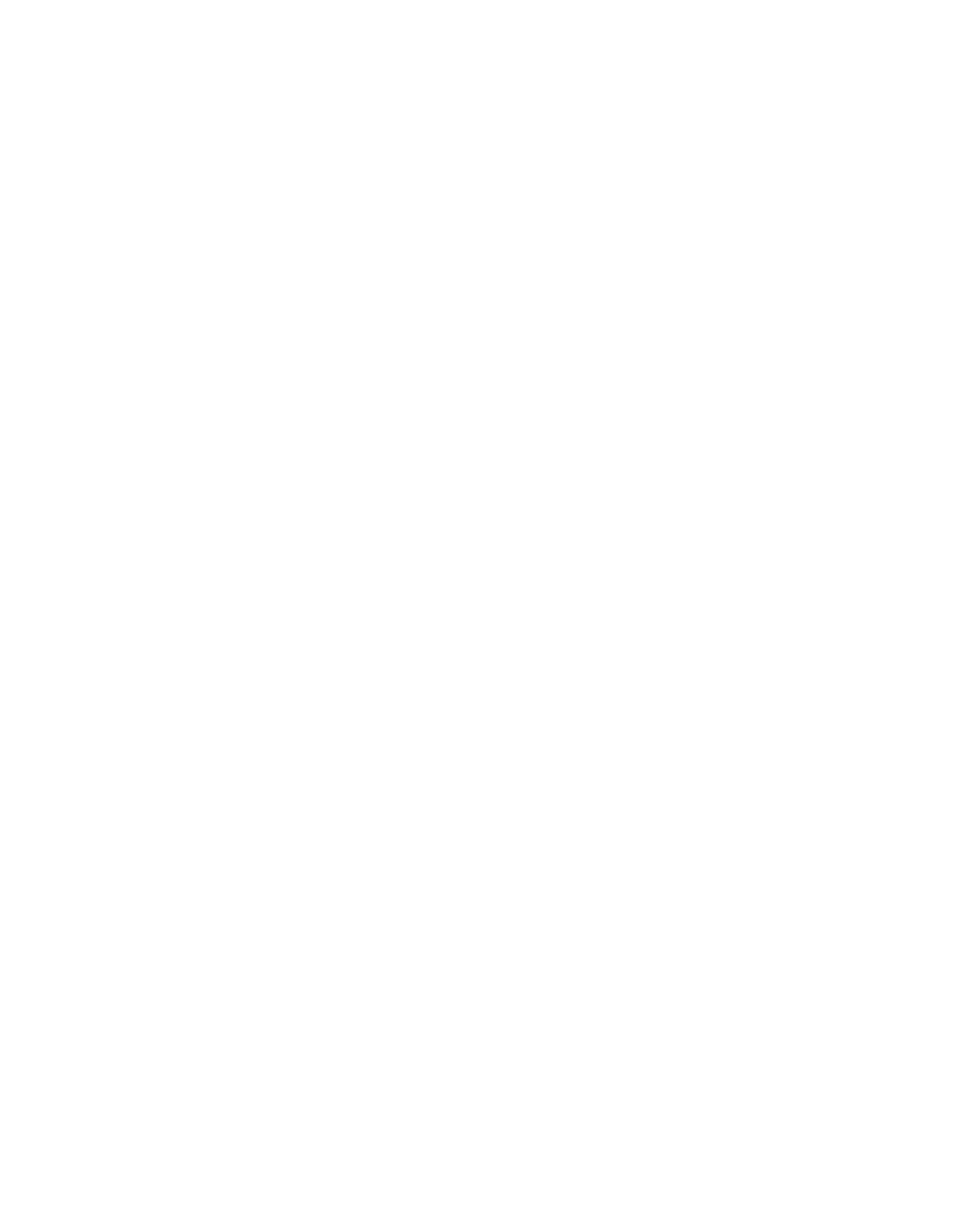## **Managing Sport**

## **and Risk Management Strategies**

*Second Edition*

**Herb Appenzeller**

CAROLINA ACADEMIC PRESS Durham, North Carolina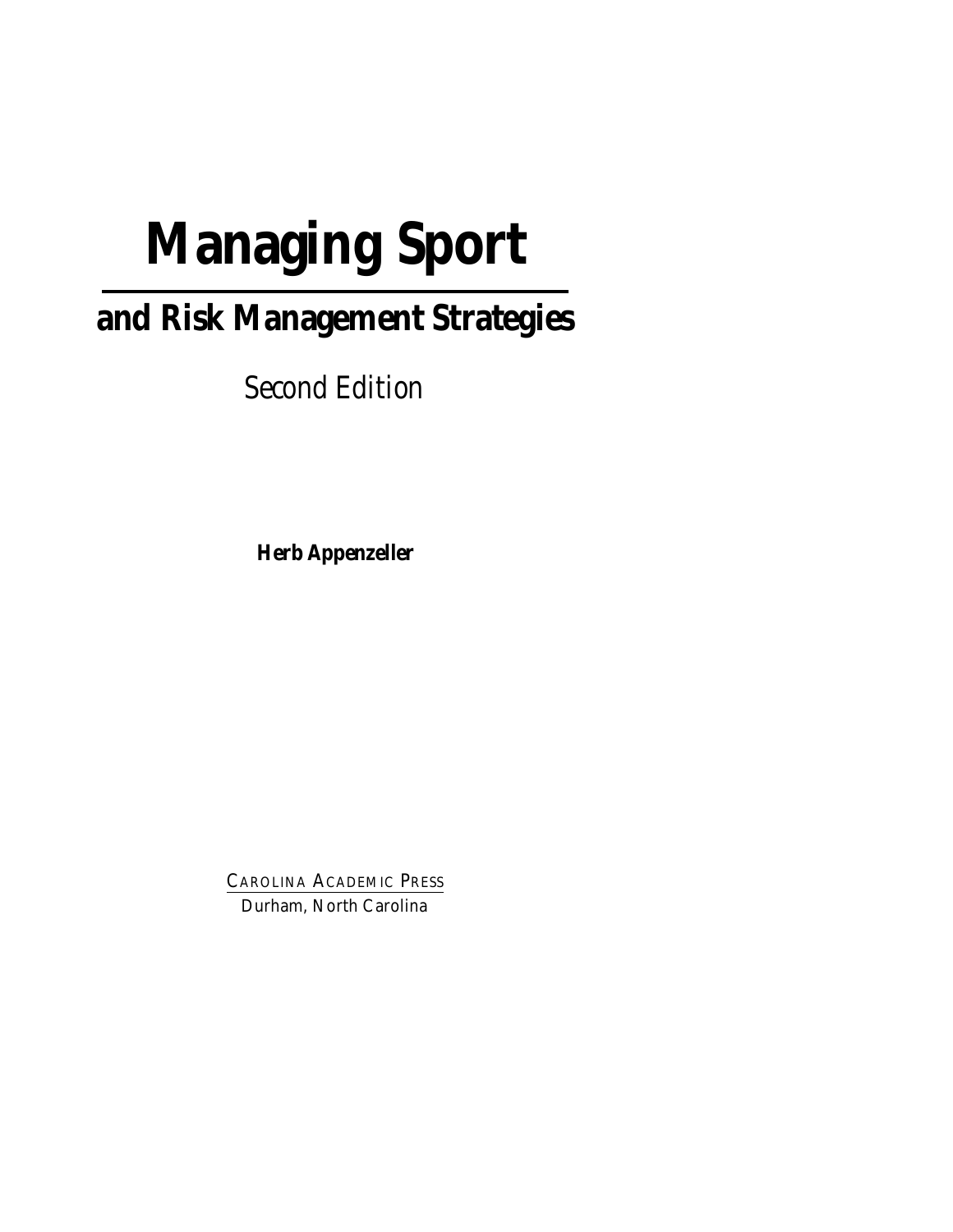Copyright © 2003 Herb Appenzeller All Rights Reserved.

ISBN: 0-89089-664-X LCCN: 2003102974

Carolina Academic Press 700 Kent Street Durham, North Carolina 27701 Telephone (919) 489-7486 Fax (919) 493-5668 E-mail: cap@cap-press.com www.cap-press.com

Printed in the United States of America.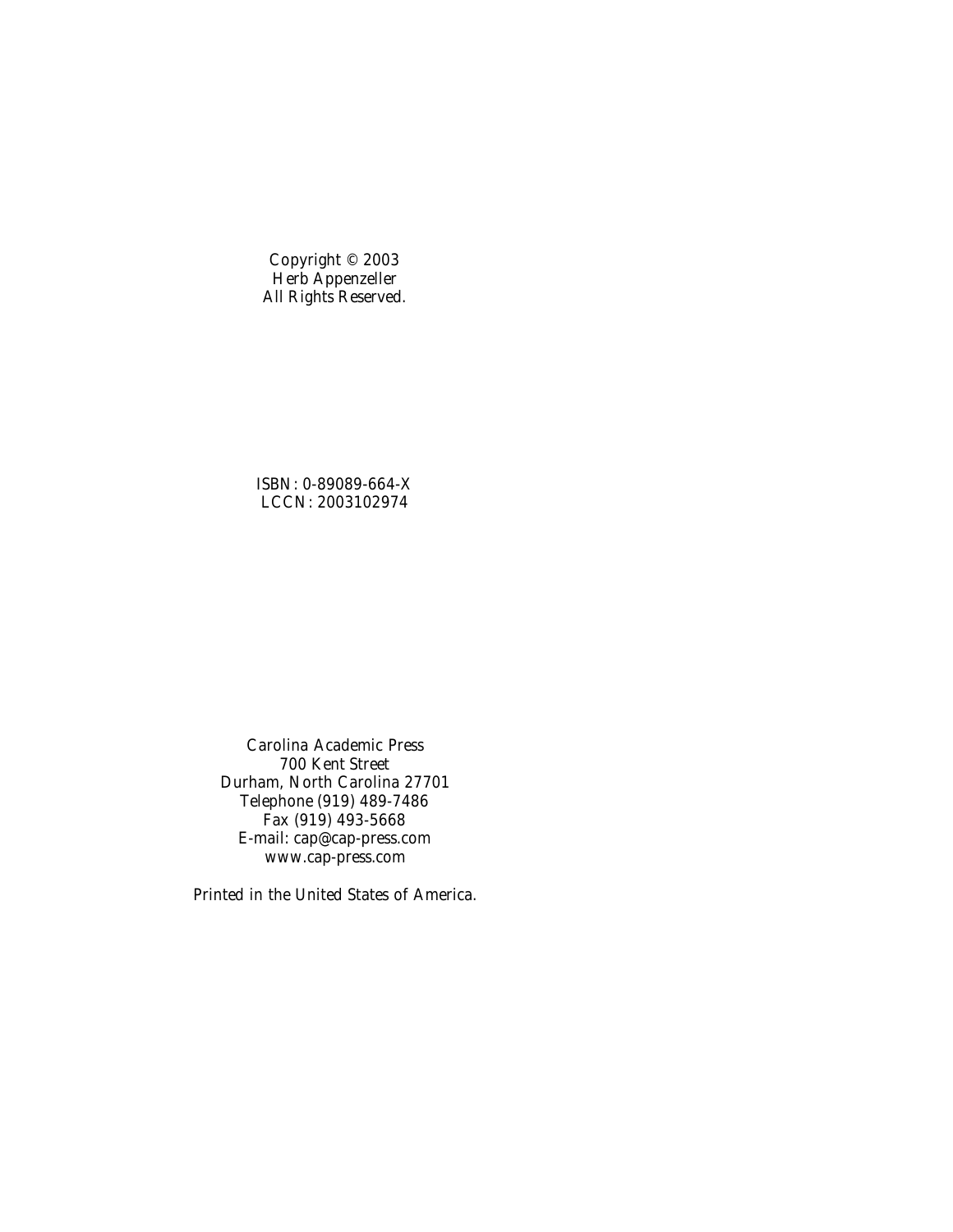To my beloved grandchildren, Justin, Kristy, Elizabeth, Kelly, Thomas, Barrett, David, Luke, Sarah, Mitchell and Spencer who put gold in my golden years.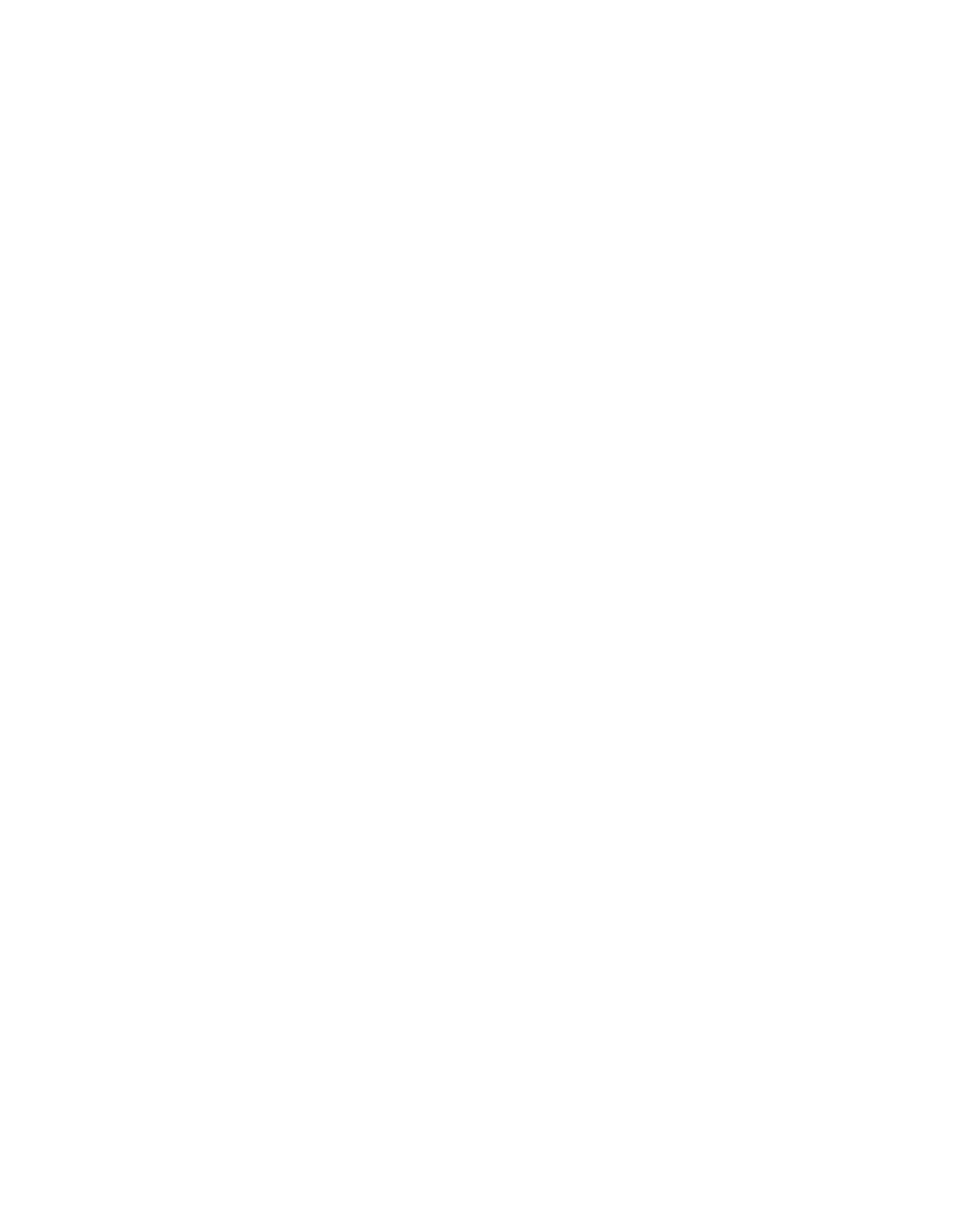## **Contents**

| Preface                                  | XV               |
|------------------------------------------|------------------|
| Acknowledgments                          | xvii             |
| Part I                                   |                  |
| <b>Managing People</b>                   |                  |
| Chapter 1. The Sport Administrator       | 3                |
| The Sport Administrator                  | 3                |
| Changing Role of the Sport Administrator | $\boldsymbol{4}$ |
| Technology for the Sport Administrator   | $\boldsymbol{4}$ |
| <b>Muddy Boot Soldiers</b>               | $\overline{5}$   |
| Women in Sport                           | $6\phantom{1}$   |
| <b>Administrative Duties</b>             | 10               |
| <b>Mission Statement</b>                 | 11               |
| <b>Organizational Structure</b>          | 11               |
| <b>Reporting Structure</b>               | 13               |
| Leadership in Sport                      | 13               |
| <b>Leaders Are Made Not Born</b>         | 14               |
| <b>Characteristics of Leaders</b>        | 15               |
| Fail-Safe Leadership                     | 20               |
| <b>Public Relations</b>                  | 21               |
| <b>Internal Public Relations</b>         | 22               |
| <b>External Public Relations</b>         | 25               |
| <b>Sport Hall of Fame</b>                | 25               |
| <b>Athletics Committee</b>               | 27               |
| <b>Booster Clubs</b>                     | 30               |
| Handbook                                 | 32               |
| <b>Chapter 2. The Staff Member</b>       | 35               |
| The Employment Process                   | 35               |
| <b>Management by Objectives</b>          | 38               |
| <b>Job Description</b>                   | 39               |

vii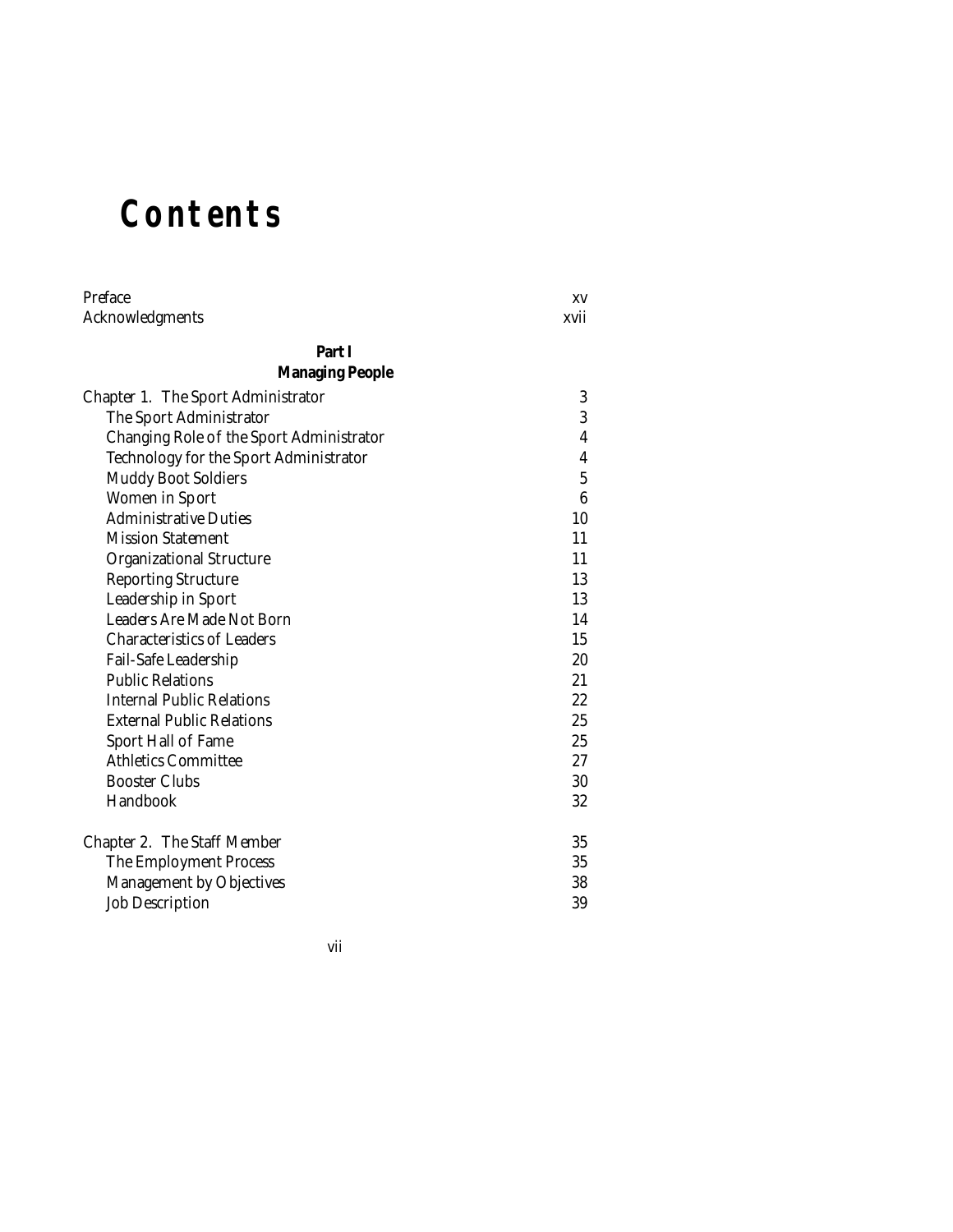| <b>Staff Qualifications</b>                              | 41  |
|----------------------------------------------------------|-----|
| <b>Employment Contracts</b>                              | 43  |
| <b>Staff Responsibilities and Work Loads</b>             | 43  |
| <b>Staff Meetings</b>                                    | 44  |
| <b>Staff Morale</b>                                      | 45  |
| <b>Good Conduct Rules</b>                                | 47  |
| <b>Evaluative Criteria</b>                               | 49  |
| Termination                                              | 50  |
| <b>Staff Exit Interview</b>                              | 55  |
| Chapter 3. The Student Athlete                           | 59  |
| <b>Athletics Recruiting</b>                              | 60  |
| <b>Athletics Advisory Council</b>                        | 62  |
| <b>Student Exit Interviews</b>                           | 65  |
| Part II                                                  |     |
| <b>Managing Operations</b>                               |     |
| Chapter 4. Operations                                    | 69  |
| Preparing for the Upcoming Year                          | 69  |
| Maintenance Checklist                                    | 70  |
| <b>Game Day Operations</b>                               | 71  |
| Chapter 5. Transportation                                | 73  |
| <b>Charter Vehicles</b>                                  | 74  |
| <b>Transportation Contract</b>                           | 76  |
| <b>Air Charters</b>                                      | 77  |
| <b>Activity Buses, Vans and Cars</b>                     | 78  |
| Chapter 6. Officials                                     | 83  |
| <b>Chapter 7. Crowd Management</b>                       | 87  |
| <b>General Suggestions</b>                               | 90  |
| <b>Special Situations</b>                                | 91  |
| <b>Chapter 8</b>                                         | 97  |
| <b>Drug Education</b>                                    | 97  |
| Drugs and Other Injesta: Effects on Athletic Performance | 98  |
| Resource Documents for Colleges and Universities         | 104 |
| <b>Chapter 9. Sport Medicine Services</b>                | 109 |
| Who is Responsible?                                      | 109 |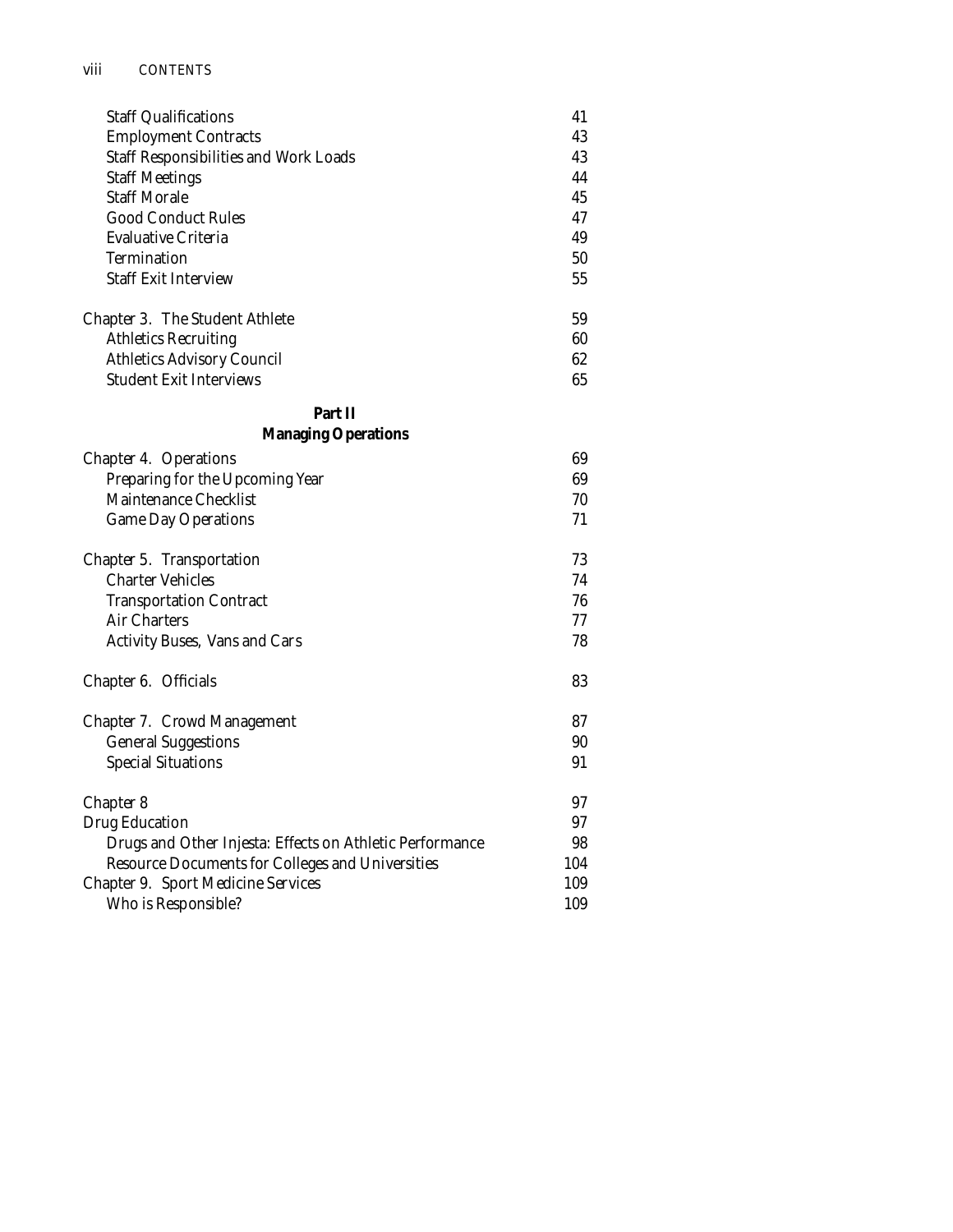| Organization                                            | 109 |
|---------------------------------------------------------|-----|
| <b>Problem Areas</b>                                    | 110 |
| The Sport Medicine Team                                 | 111 |
| <b>Athletic Trainer</b>                                 | 111 |
| <b>Teacher Athletics Trainers</b>                       | 112 |
| Coach                                                   | 112 |
| The Team Physician and other doctors                    | 113 |
| <b>Policies and Procedures</b>                          | 114 |
| <b>Sport Emergencies</b>                                | 115 |
| <b>Record Keeping</b>                                   | 118 |
| Insurance                                               | 118 |
| Health Maintenance Organizations and Preferred Provider |     |
| Organizations                                           | 119 |
| Human Immunodeficiency Virus (HIV)                      | 120 |
| <b>Legal Aspects of Sports Medicine</b>                 | 121 |
| <b>Chapter 10. Financial Aspects</b>                    | 123 |
| Role of the Sport Administrator                         | 123 |
| <b>Staff Orientation</b>                                | 124 |
| <b>Planning Process</b>                                 | 125 |
| <b>Projecting Income</b>                                | 125 |
| Concessions                                             | 126 |
| <b>Projected Expenditures</b>                           | 126 |
| <b>Booster Club Funding</b>                             | 127 |
| <b>Staff Involvement</b>                                | 128 |
| <b>Financial Reporting</b>                              | 129 |
| <b>Requisition and Purchase Orders</b>                  | 129 |
| Bids                                                    | 130 |
| Zero-Base Budgeting                                     | 132 |
| Chapter 11. Fund-Raising and Promotion                  | 135 |
| <b>Stay Within the System</b>                           | 136 |
| Be Program Specific                                     | 136 |
| <b>Be Realistic</b>                                     | 136 |
| <b>Prospect List</b>                                    | 137 |
| The Importance of Two Words                             | 137 |
| Don't Reinvent the Wheel                                | 138 |
| Promotion                                               | 139 |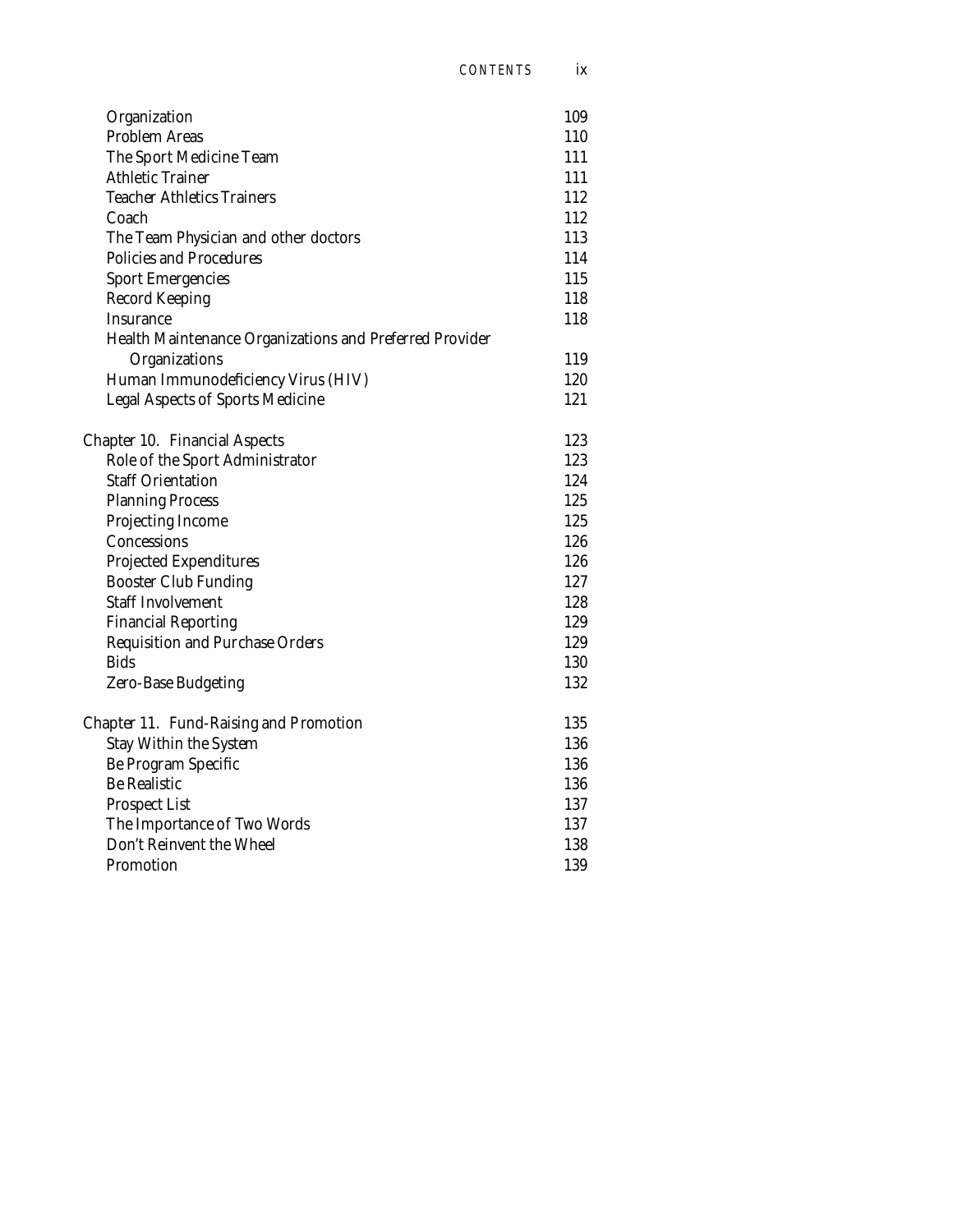| Chapter 12. Technology and the Sport Administrator | 143 |
|----------------------------------------------------|-----|
| Marketing and Sponsorship                          | 144 |
| <b>Facilities</b>                                  | 148 |
| Conclusion                                         | 153 |

### **Part III**

#### **Managing Risk**

| Chapter 13. Managing Risk                                        | 157 |
|------------------------------------------------------------------|-----|
| <b>Risk Management Strategies</b>                                | 157 |
| <b>Common Problems Regarding Risks</b>                           | 158 |
| Developing A Risk Management Plan                                | 159 |
| <b>Safety Committee</b>                                          | 160 |
| Warnings and Consents                                            | 161 |
| <b>Agreement to Participate in Athletics</b>                     | 162 |
| Signage                                                          | 163 |
| <b>Game Programs and Public Address Announcements</b>            | 165 |
| Postinjury Follow-up                                             | 167 |
| <b>Contracts and Written Agreements</b>                          | 167 |
| Documentation                                                    | 169 |
| Risk Management Strategies for Coaches in the 21st Century       | 171 |
| Do Not Admit Fault                                               | 172 |
| <b>Risk Assessment and Reduction</b>                             | 172 |
| <b>Chapter 14. Equipment and Facilities</b>                      | 175 |
| <b>Indoor Facilities</b>                                         | 176 |
| <b>Ground Fault Interrupters</b>                                 | 177 |
| Laundries and Dryers                                             | 178 |
| <b>Locker Rooms</b>                                              | 180 |
| <b>Gymnastics Equipment</b>                                      | 180 |
| <b>Weight Room</b>                                               | 180 |
| <b>Spectator Seating</b>                                         | 181 |
| <b>Outdoor Playing Surfaces</b>                                  | 182 |
| <b>Overlapping Fields</b>                                        | 182 |
| <b>Track and Field</b>                                           | 183 |
| Distribution and Fitting of Protective Equipment                 | 184 |
| Use of Facilities and Equipment by Outside Groups                | 185 |
| <b>Due Process</b>                                               | 186 |
| Chapter 15. Political Risk Management and the Athletics Director | 189 |
| Introduction                                                     | 189 |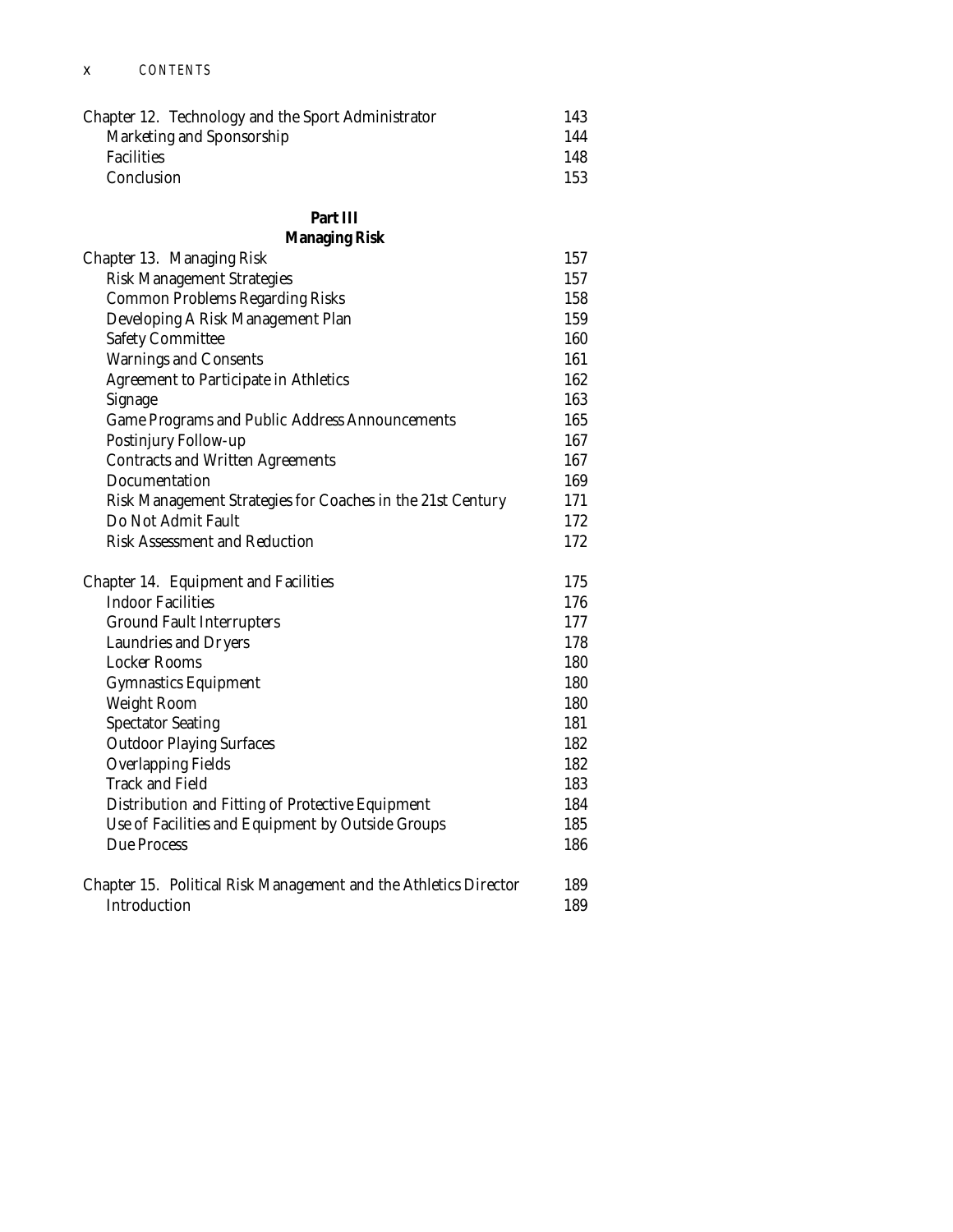| <b>Athletic Director's Survival Rate</b>                        | 189 |
|-----------------------------------------------------------------|-----|
| <b>Political Relationships</b>                                  | 190 |
| <b>Risk Management Failures</b>                                 | 191 |
| Conclusion                                                      | 192 |
| Chapter 16. Title IX                                            | 195 |
| Girls Playing on Boys' Teams                                    | 196 |
| Female Kicker Awarded Two Million by Court                      | 196 |
| <b>Background of Three Decades</b>                              | 197 |
| How Can Your School Meet Title IX Guidelines                    | 199 |
| Chapter 17. Individuals with Disabilities                       | 201 |
| <b>Legislation and Judicial Decisions</b>                       | 202 |
| Participation in Sport                                          | 203 |
| Policy for Individuals With Disabilities                        | 204 |
| Americans with Disabilities Act (ADA)                           | 205 |
| <b>Sport Rules Discriminate</b>                                 | 206 |
| <b>Coaches In Wheelchairs</b>                                   | 206 |
| <b>Achievements in Sport</b>                                    | 207 |
| Part IV                                                         |     |
| <b>Issues Involving the Sport Administrator</b>                 |     |
| Chapter 18. Sportsmanship                                       | 211 |
| The Key To Sportsmanship: The Sport Administrator               | 219 |
| Chapter 19. Sport Violence                                      | 221 |
| Violence on the field of play                                   | 221 |
| Violence off the field                                          | 223 |
| Violence by spectators                                          | 225 |
| <b>Reducing Violence in Sport</b>                               | 226 |
| Chapter 20. Eligibility Requirements for Students with Learning |     |
| <b>Disabilities</b>                                             | 229 |
| Chapter 21. Homeschooling                                       | 237 |
| <b>Reasons for Homeschooling</b>                                | 237 |
| <b>Equal Access</b>                                             | 238 |
| <b>Equal Access and Athletics</b>                               | 238 |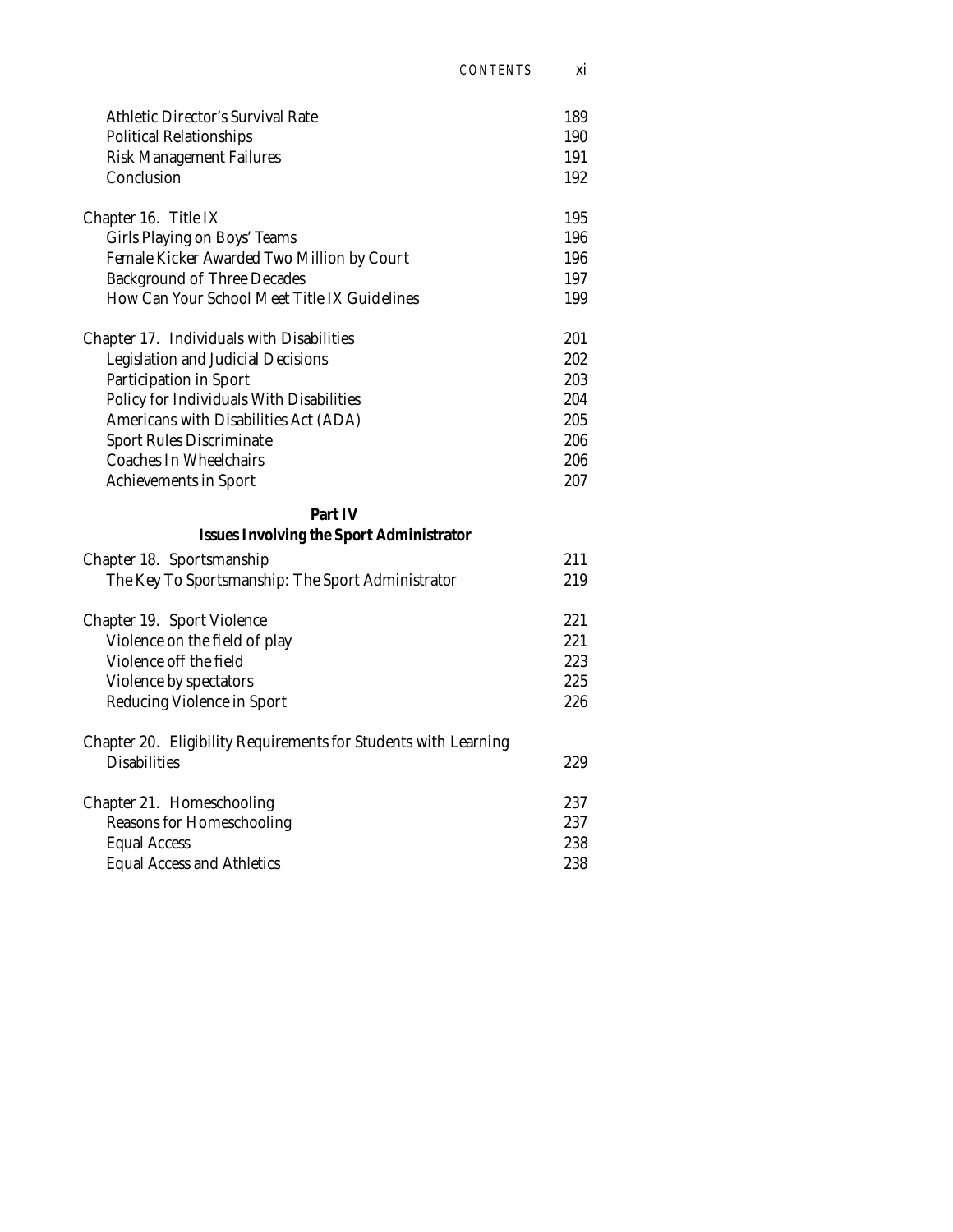| <b>Chapter 22. Managing Transportation Risks</b>       | 241 |
|--------------------------------------------------------|-----|
| Chapter 23. Due Process for the Termination of a Coach | 249 |
| Chapter 24. Search and Seizure: The 21st Century       | 257 |
| Chapter 25. The Media                                  | 263 |
| <b>Interviews</b>                                      | 264 |
| Gaining Coverage for your University                   | 264 |
| The Press Conference                                   | 265 |
| <b>Student Confidentiality Agreement</b>               | 266 |
| Defining FERPA?                                        | 267 |
| Chapter 26. Hazing                                     | 269 |
| Chapter 27. Prayer in the Locker Room                  | 275 |
| Introduction                                           | 275 |
| Establishment Clause vs. Free Exercise Clause          | 275 |
| Prayer, Religion, and a Moment of Silence              | 276 |
| Court Cases That are Extremely Important to the Sport  |     |
| Administrator                                          | 278 |
| References                                             | 285 |
| Part V                                                 |     |
| <b>Appendices</b>                                      |     |
| Appendix A                                             | 299 |
| <b>Appendix B</b>                                      | 304 |
| Appendix C                                             | 308 |
| Appendix D                                             | 314 |
| Appendix E                                             | 318 |
| Appendix F                                             | 322 |
| Appendix G                                             | 324 |
| Appendix H                                             | 330 |
| Appendix I                                             | 336 |
| Appendix J                                             | 340 |
| Appendix K                                             | 349 |
| Appendix L                                             | 354 |
| Appendix M                                             | 356 |
| Appendix N                                             | 358 |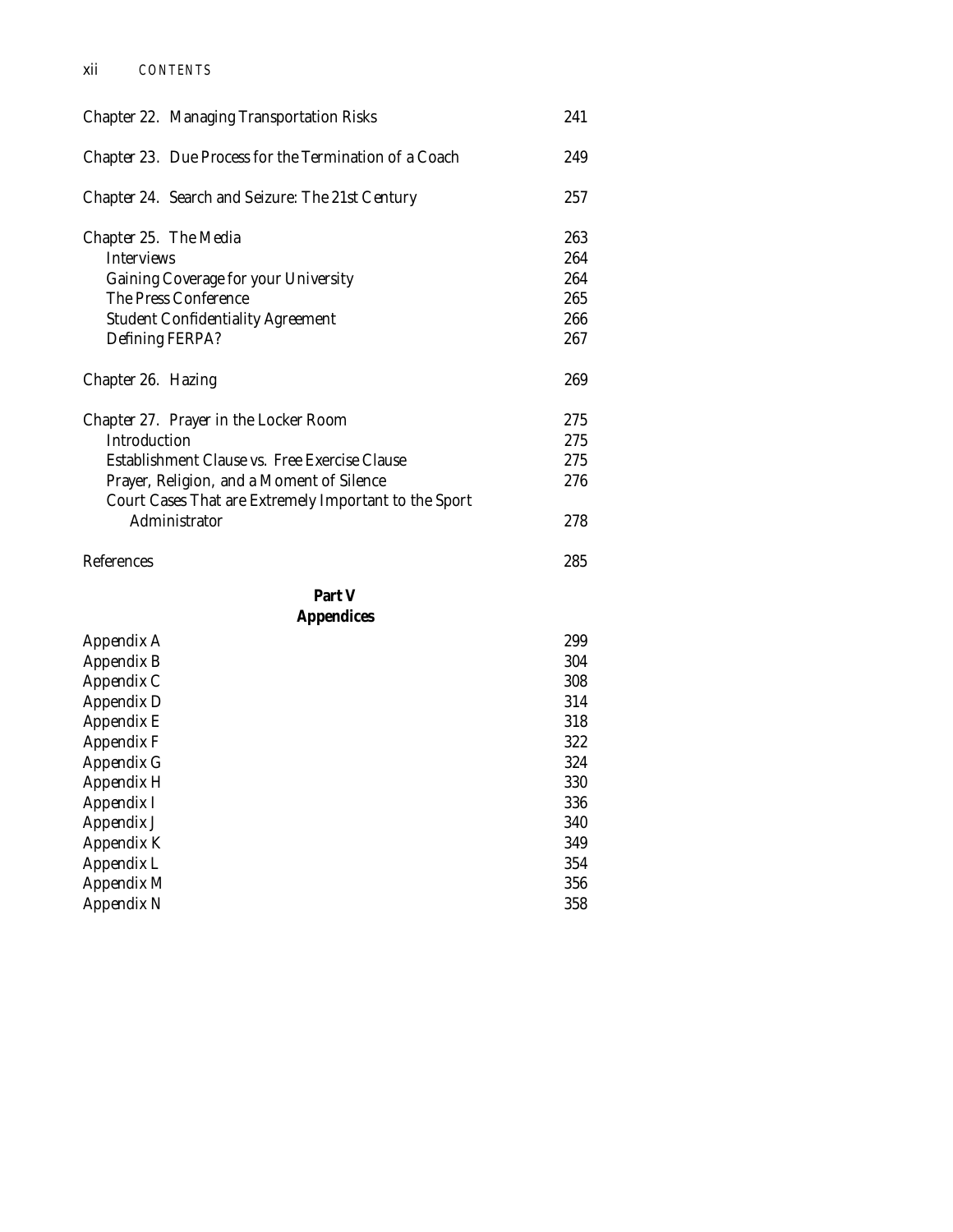| Appendix O               | 360 |
|--------------------------|-----|
| <b>Appendix P</b>        | 380 |
| Appendix Q               | 384 |
| Appendix R               | 386 |
| <b>Appendix S</b>        | 389 |
| Appendix T               | 392 |
| Appendix U               | 393 |
| <b>Appendix V</b>        | 401 |
| Appendix W               | 403 |
| Appendix X               | 405 |
| <b>Appendix Y</b>        | 417 |
| Appendix Z               | 419 |
| Appendix AA              | 425 |
| <b>About the Authors</b> | 429 |
| Index                    | 435 |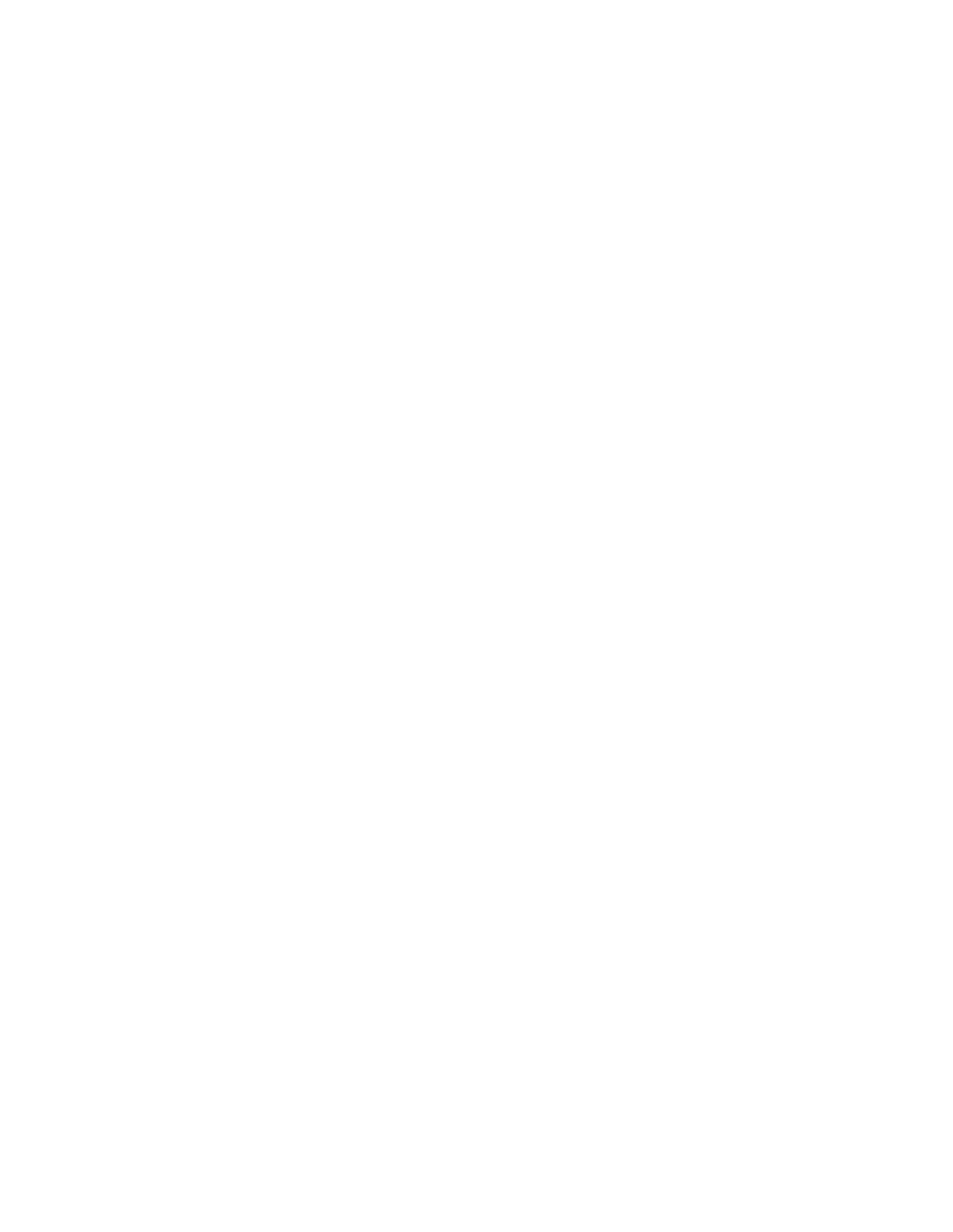### **Preface**

Centuries ago, Quintilian, a Roman educator, wrote that "education is not what you are able to remember but the things you can't forget." This book is about the things I can't forget after years in teaching, coaching, and administration. This book is intended for sport administrators and all who aspire to such a position. This book reflects a practical approach to sport administration for the decision-maker in need of appropriate information to facilitate decisions and policies that are both educationally and legally sound. The text is not intended to be an exhaustive treatise of the sport administration field, but is an attempt to emphasize areas that need attention.

The book is different. It was designed that way. It uses meaningful examples from the on-the-job experiences of the author and the contributing authors. Anecdotes and personal stories of actual situations experienced by the authors fill the pages. Thomas Peters and Nancy Austin note in their bestseller *A Passion for Excellence* that stories, as nothing else, reveal what is important to an institution. They believe, as does this author, that stories convey the mistakes and successes of the past so that others can profit from them. Bob Gingher, a book editor for the Greensboro *News and Record*, writes that "no one develops learning tools by rote, but again by examples and by the story." He concludes, "stories are the indispensable tools of teachers and students, without them, there is no such thing as moral imagination."

*Managing Sport* is divided into five parts. Part I deals with Managing People, Part II Managing Operations that includes transportation, crowd management, drug education, sport medicine services, financial aspects and fundraising, promotion and technology for the sport administrator. Part III addresses risk management strategies so necessary for today's sport administrator and technology and the sport administrator. Part IV presents contemporary issues that confront the sport administrator such as home schooling, violence, public relations, transportation, hazing, prayer, due process in the termination of personnel, eligibility rules and the athlete with disabilities and event security. It also examines the issue of sportsmanship and offers a model

xv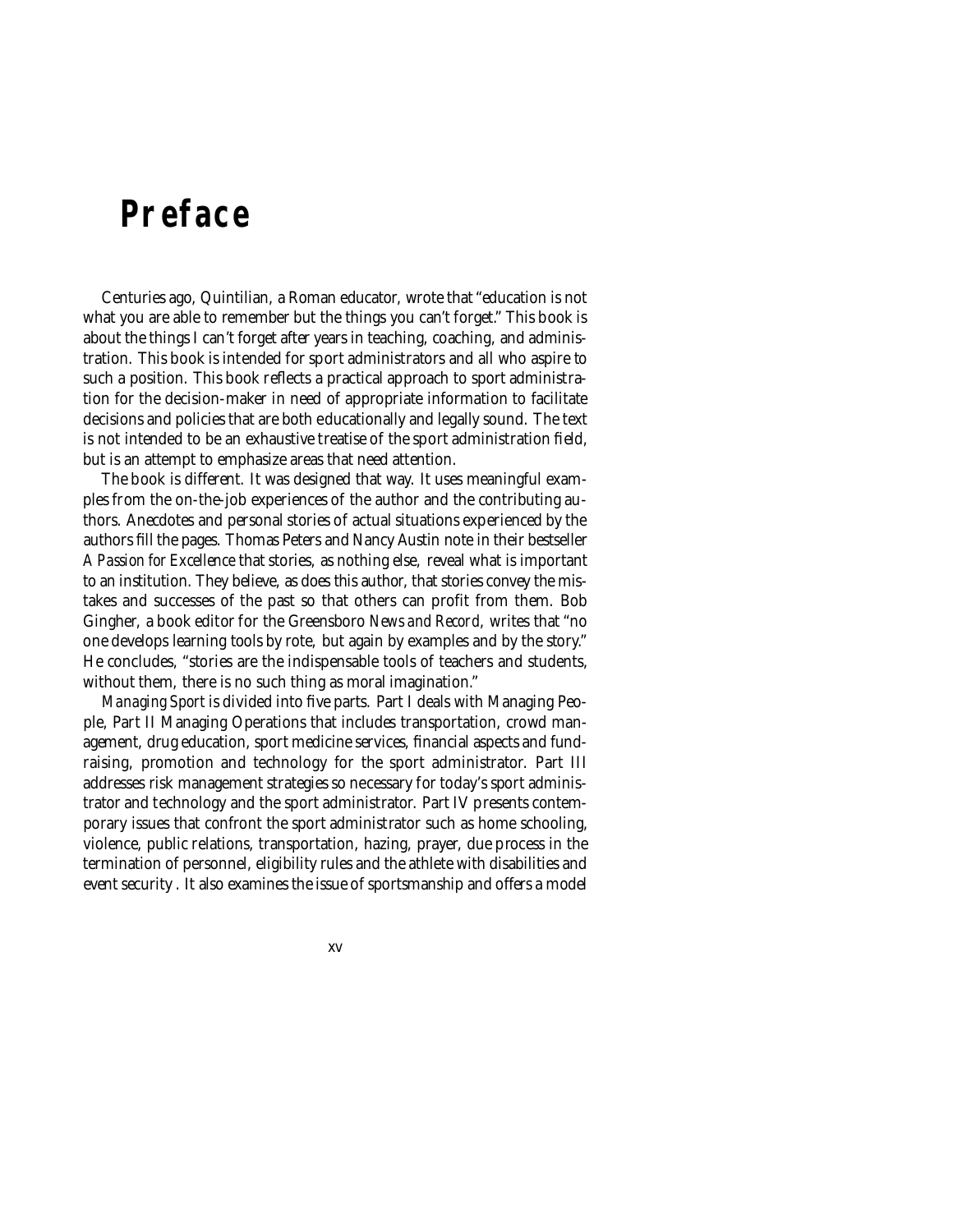incentive plan for the sport administrator to consider. Part V Appendices include forms and examples of contracts and other material that is important for the operation of a sound sport program.

The text updates material used in the 1993 first edition of *Managing Sports* and adds new material relevant to the new century.

In the text, the reader will find the words sport, sports, athletic and athletics used interchangeably.

One final note, I attended a coaching clinic for football coaches years ago. I got one idea from that clinic that provided an innovative play that enabled our football team to complete an undefeated season (the first and only in school history). I believe that the reader can get not just one idea, but many, from *Managing Sports*, that will benefit sport administrators who face difficult decisions and challenges in the daily operation of sport.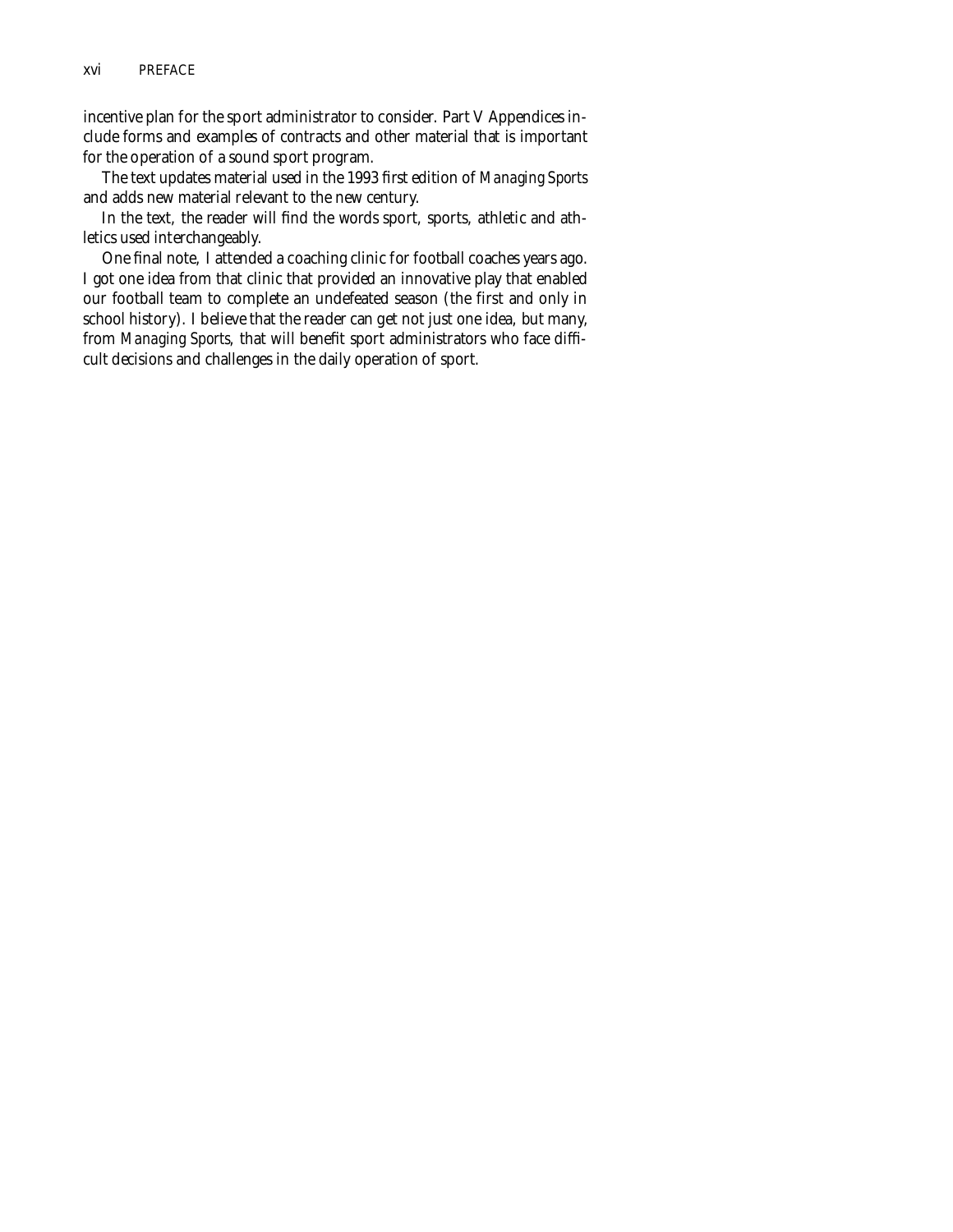## **Acknowledgments**

The mere listing of names is inadequate for the valuable contributions many individuals made toward the revision of this book, but I hope they realize how important they are and how grateful I am for their help. I especially appreciate the encouragement from Dr. Vaughn Christian, Chairperson for the Department of Health, Leisure and Exercise Science at Appalachian State University. Dr. Christian encouraged me to return to teaching as Executivein-Residence at Appalachian State University. He provided the opportunity to direct the sport management graduate program and created an exciting work environment with outstanding colleagues and excellent graduate students. I am grateful for his constant support and encouragement.

During my planning of the revised text, I discovered nine outstanding individuals who used their sport background and research skills to present contemporary issues that confront today's sport administrators in their work environment. This group of outstanding students include, Dean Cole, Bradley Fisher, Shanda Fuqua, James Halsey, Jennifer Kelley, Michael Lee, George Morgan, Jason Raybon and Mark Teske. I am grateful for their important contributions to this book.

I want to thank Dr. Warren Miller, Ph.D. for his willingness to share excerpts from his book, Political Risk Management, a novel addition to the field of risk management. Special recognition is due Dr. Todd L. Seidler and Dr. David K. Scott from the University of New Mexico for their chapter on "Technology and the Sport Administrator." Appreciation is due Sarah Young, Indiana University for her part of her Delphi Study that provided an insight into the future of risk management strategies.

I am grateful for the outstanding help on the manuscript provided by John Reiland, Brent Anthony and Jason Halsey.

Appreciation is due Jay Stallings for his work in the preparation of this text. His concern and careful attention to detail and spirit of cooperation are appreciated in the effort to make the text the best it could be.

xvii